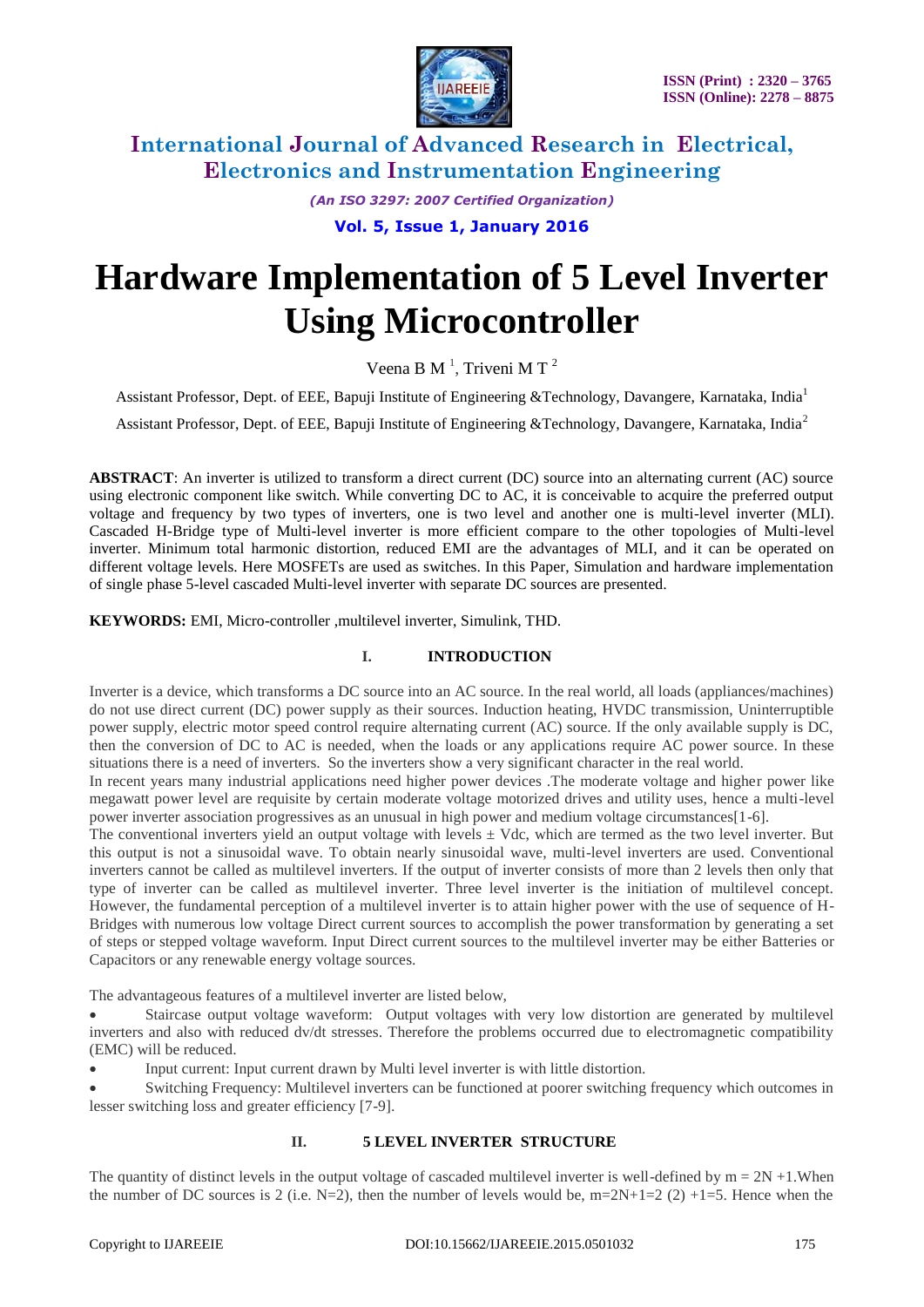

*(An ISO 3297: 2007 Certified Organization)*

### **Vol. 5, Issue 1, January 2016**

quantity of DC sources is two, a five level output is obtained. The 5 level inverter consists of two H-bridges shown in Fig.1, which are fed by Separate DC sources. There are four switches namely and S1, S2, S3, S4 in the first H-Bridge and there are four more switches namely S5, S6, S7, S8 in the second H-bridge. The load is associated between the terminals A and B. [5]



Fig.1. Five level H-bridge inverter circuit.

The multilevel output voltage can be obtained by closing the appropriate switches mentioned in the switching sequence table1. Example: by opening all the switches, we get zero output voltage across the load. To get Vdc across the load, close the switches S1, S4,S7,S8.

|                   | <b>SWITCHES</b> |                |                |                |                |                |    |    |
|-------------------|-----------------|----------------|----------------|----------------|----------------|----------------|----|----|
| Output<br>Voltage | S <sub>1</sub>  | S <sub>2</sub> | S <sub>3</sub> | S <sub>4</sub> | S <sub>5</sub> | S <sub>6</sub> | S7 | S8 |
|                   | ∩               | 0              | 0              | 0              | 0              | 0              |    |    |
| Vdc               |                 | 0              | 0              |                | 0              | 0              |    |    |
| 2Vdc              |                 | 0              | 0              |                |                | 0              | O  |    |
| - Vdc             | 0               |                |                | 0              | 0              | 0              |    |    |
| $-2Vdc$           | O               |                |                | 0              | 0              |                |    |    |

Table 1: Switching Statesof a 5 Level Inverter

#### **III. SIMULATION ANALYSIS**

The Simulink model for 5 level H-bridge inverter is developed using MATLAB is as shown in Fig.2. The subsystem pulse generator consists of 8 pulse generators in order to generate the gate pulses for each MOSFET"s. The delays and pulse widths in each pulse generator are calculated according to the switching pulses.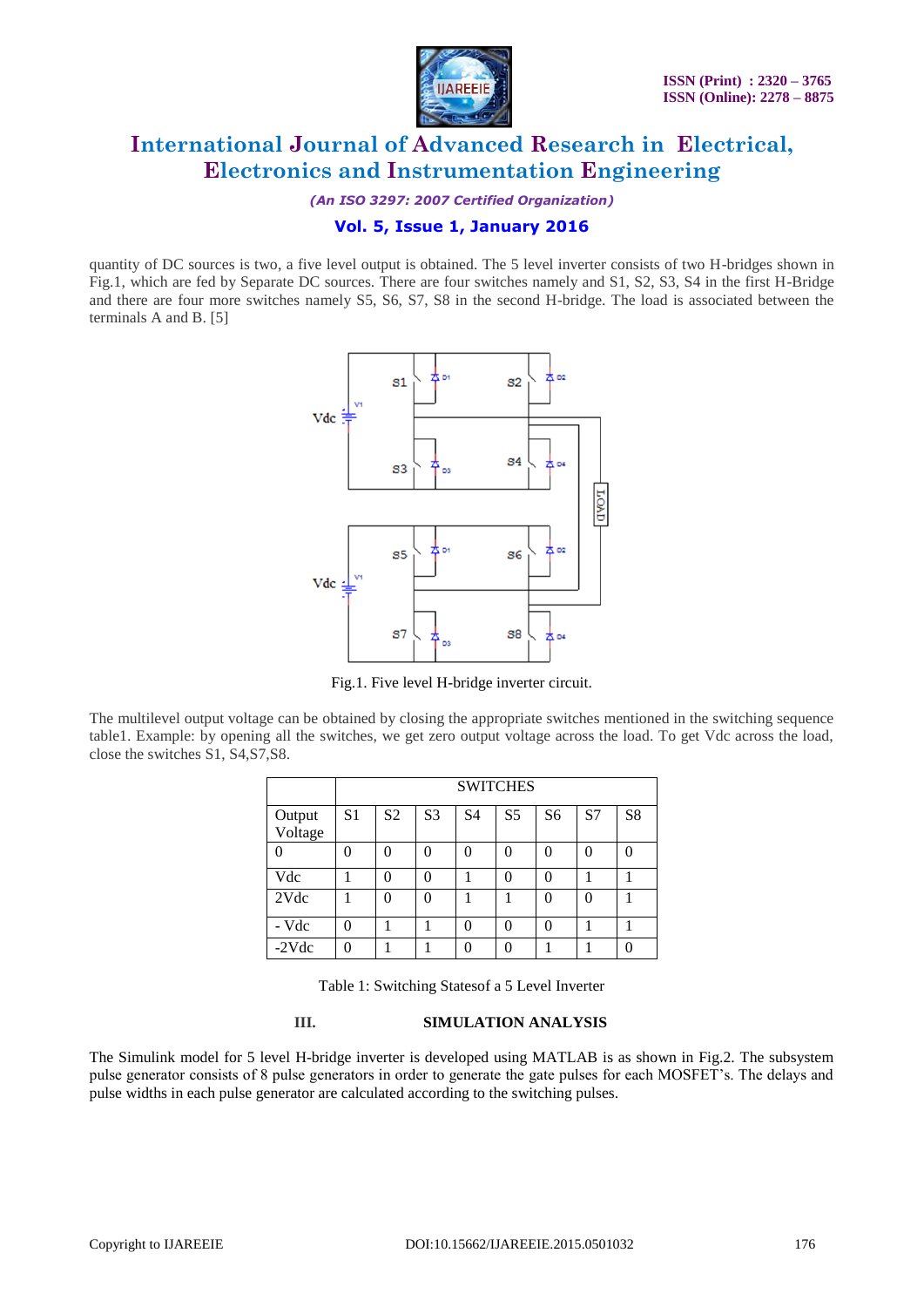

*(An ISO 3297: 2007 Certified Organization)*

### **Vol. 5, Issue 1, January 2016**



Fig. 2. Simulink model of 5 level inverter

#### **INVERTER SPECIFICATIONS:**

Input voltage=24V for each h bridge Output voltage= 48 V (for 5 level) Motor: Type: Split phase induction motor

1) Rated Voltage 110V

2) Rated Power (P) 0.25HP

3) Main winding stator resistance 2.02Ω

4) Main winding rotor resistance 4.12Ω

#### **IV. HARDWARE IMPLEMENTATION**

In the hardware prototype shown in Fig.3, a supply voltage of 230V is stepped down to 12V using a 'step-down' transformer, which is then transformed to Direct Current using a diode bridge rectifier. The rectified voltage is then fed to the voltage regulator IC, which regulates the voltage to 5V and it is fed to microcontroller as supply. The required components for hardware setup are as shown in table2.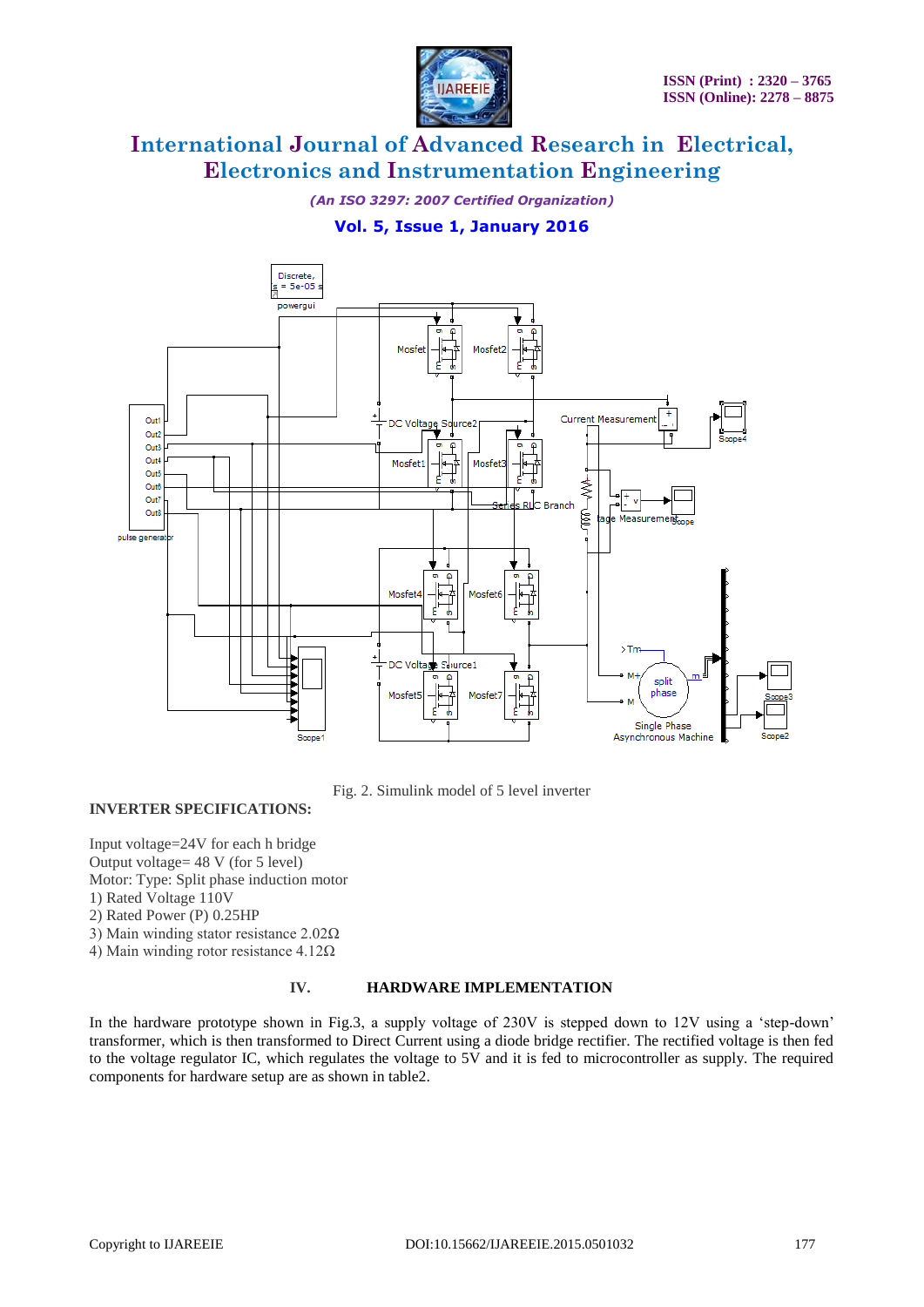

*(An ISO 3297: 2007 Certified Organization)*

### **Vol. 5, Issue 1, January 2016**



Fig.3. Block diagram of experimental setup of 5 level inverter

Table 2: Components used for Hardware Setup:

| S1.No | Name of the Component | Specification            |
|-------|-----------------------|--------------------------|
|       | <b>MOSFET</b>         | <b>IRF250N</b>           |
| 2     | Step down transformer | $0-12V, 5mA$             |
| 3     | Diode                 | <b>IN4007</b>            |
| 4     | Capacitors            | $1000\mu F$              |
| 5     | Opto coupler          | MCT2E                    |
| 6     | <b>Transistors</b>    | 2N2222,CK100             |
|       | <b>Buffer</b>         | HCF4050BE                |
| 8     | <b>Resistors</b>      | $100\Omega$ , $1k\Omega$ |
| 9     | Micro controller      | AT89C51                  |

#### **Driver Circuit:**

The fundamental motivation behind driver circuit (fig.4) is to improve the switching voltage for the MOSFET or any switching device. And also it gives the isolation between the power circuit and the microcontroller circuit. In this project MCT2E opto-coupler is used, which isolates the power circuit with the microcontroller circuit. Signal from microcontroller is given to the driver circuit.



#### Fig.4. Driver Circuit

#### **Microcontroller (AT89C51):**

Microcontroller (AT89C51) is a standout amongst the most generally utilized microcontrollers particularly as a part of car, modern machines and customer applications. In this Paper, it is utilized to create the gate pulses for the MOSFETS.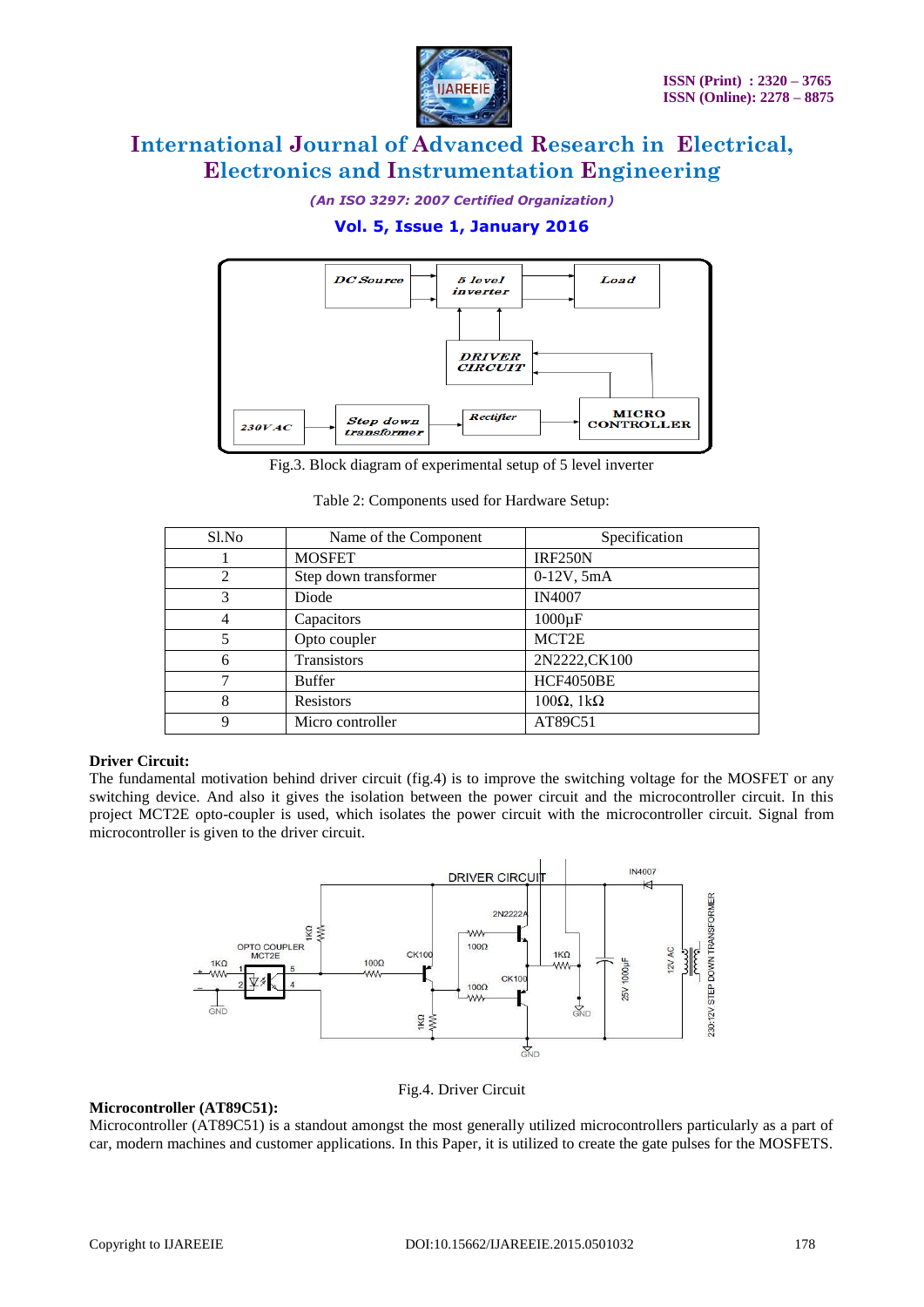

*(An ISO 3297: 2007 Certified Organization)*

### **Vol. 5, Issue 1, January 2016**

#### **HARDWARE SPECIFICATIONS:**

The complete hardware specification of the proposed 5 level inverter is as follows, 5V Pulses are produced from the micro controller and the driver output is of 12V.

#### 1. **For R load:**

Input Voltage - 24V for each H-Bridge Output voltage - 48 V Load - 330kΩ wire wound resistor **2. For Motor load** Input Voltage - 24V for each H-Bridge Output voltage - 30 V Load- Single phase induction motor-Sewing machine of 220V, 1/12 HP, 70MΩ, 180Mh.

#### **V. SIMULATION AND EXPERIMENTAL RESULTS**

With inverter specifications, simulation has been carried out and the output voltage obtained from the Simulink model (fig.2) for R load and RL load was observed from Fig.5 and Fig7, and FFT analysis has been carried out and is as shown in Fig.6.and Fig.8.



Fig.5.Output voltage of 5 level inverter for R load



Fig.6.THD calculation from FFT analysis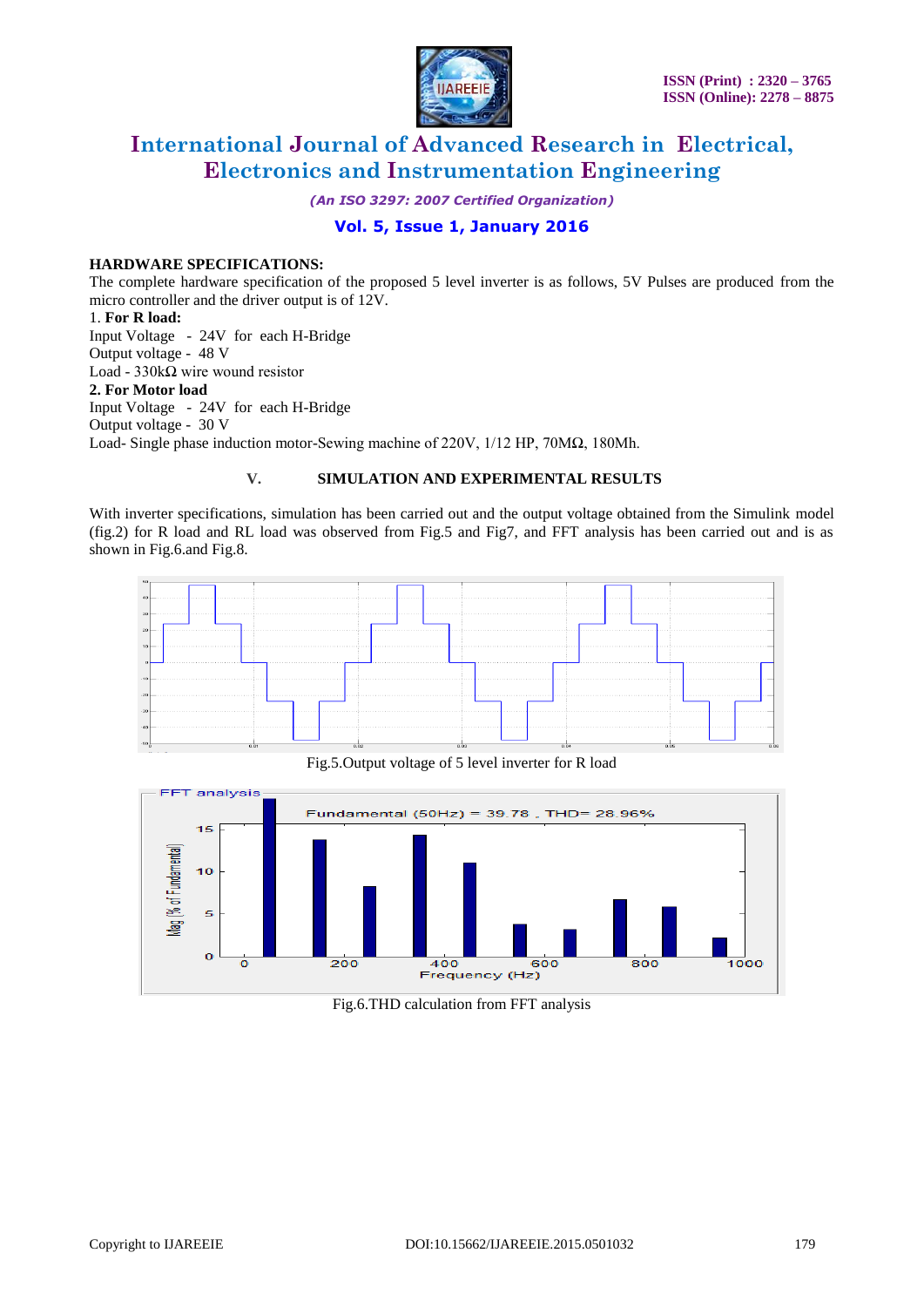

*(An ISO 3297: 2007 Certified Organization)*

**Vol. 5, Issue 1, January 2016**



Fig.7.Output voltage of 5 level inverter for RL load



Fig.8.THD calculation from FFT analysis

The experimental set up for 5 level inverter is as shown in the Fg.9, The driver output of 12 V given to the each MOSFET is as shown in the Fig.10. The stepped output voltage waveform across the R and RL load are as shown in Fig.11 and Fig.12.



Fig.9. Hardware prototype for 5 level inverter with Induction Motor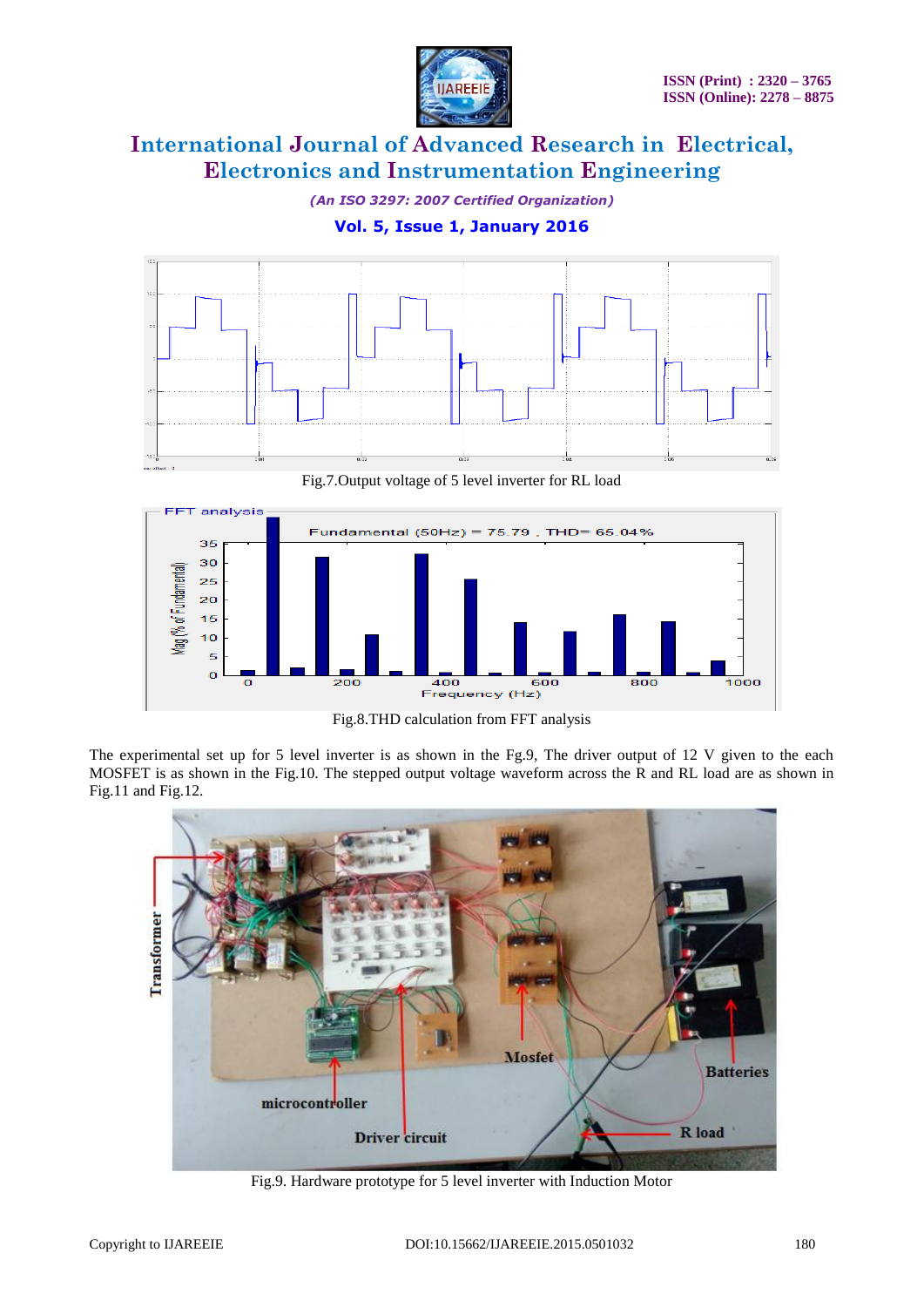

*(An ISO 3297: 2007 Certified Organization)* **Vol. 5, Issue 1, January 2016**



Fig.10.Driver circuit Output



Fig.11.Output voltage across R load



Fig.12. output voltage across RL(motor) load

#### **VI. CONCLUSION**

In this paper, simulation of 5 level inverter with single phase induction motor has been proposed and the hardware prototype of 5 level inverter with induction motor using microcontroller AT89C51 is implemented. Future work will be towards the implementation of 7, 9 and 11 level inverters. As the levels of output increases, nearly sinusoidal waveform will be obtained, this results in reduced THD. So the benefits of multilevel inverter include, lower transient power loss due to low-frequency switching, less THD, reduced ac filters, and possibility to replace MOSFETs with IGBTs, and thereby providing compact power conversion. It can be concluded that, in order to maintain the good quality of power, it is necessary to replace the conventional drives with 2 level inverters by multilevel inverters.